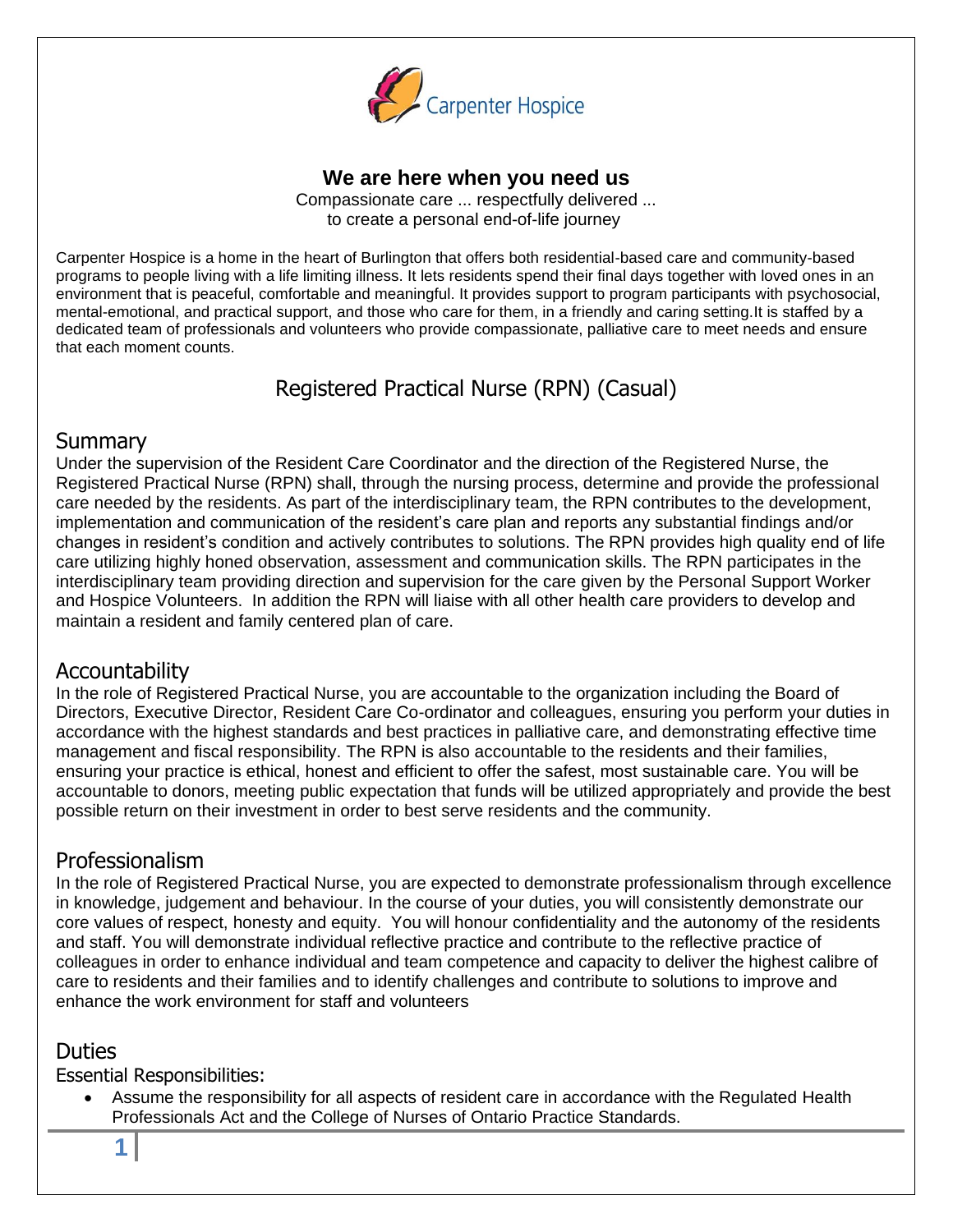

- Act as the team leader when the RN is not available
- Determine if delegation of care to other members of the team (PSW and Hospice Volunteers) as required
- Participate in resident review and be available to assist visiting physicians or other members of the interdisciplinary team
- Monitors and assumes responsibility for maintaining a safe and healthy environment
- Ensures all medications are processed and recorded according to legislative and regulative requirements; e.g. counting of opioids at shift change

#### Assessment

- Performs physical, psychosocial, spiritual and emotional assessment of the resident, including their families as appropriate, as determined by the residents' individual needs
- Recognizes, assesses, and responds to resident health status changes
- Summarizes and reports clinical and other situations with other team members including shift report.
- Acts upon reports of resident status change as received by other members of the team

#### Planning

- Determines resident care requirements and establishes a comprehensive plan of care dependent on the goals of care
- Works collaboratively with other members of the healthcare team to determine the plan of care
- Consults with the resident, family members and/or the substitute decision maker regarding needs, wishes and preferences for care

#### Implementation

- Implements and coordinates interventions in order to meet the goals of care as outlined in the treatment plan
- Ensures effective written and verbal communication to other service providers.
- Administers medication and treatments as required/ordered, monitors for effectiveness and sides effects
- Documents accurately and in a timely manner according to the College of Nurses Practice Standard and Carpenter Hospice's policy
- Identifies and reports unusual incidents in the delivery of care in the hospice to the Resident Care Coordinator or clinical supervisor in a timely manner
- Delegates and /or teaches skills and techniques to other staff and /or resident families in compliance with all relevant legislation and regulations

#### Evaluation

- Reviews, evaluates and/or revises the care plan on an ongoing basis
- Evaluates nursing and medical interventions for effectiveness and ability to meet the goals of care
- Confers with resident and family re satisfaction with, changes and goals of the plan of care
- Assists with the writing of clinical policy and procedure when asked
- Any other duties as assigned
- Other duties as required